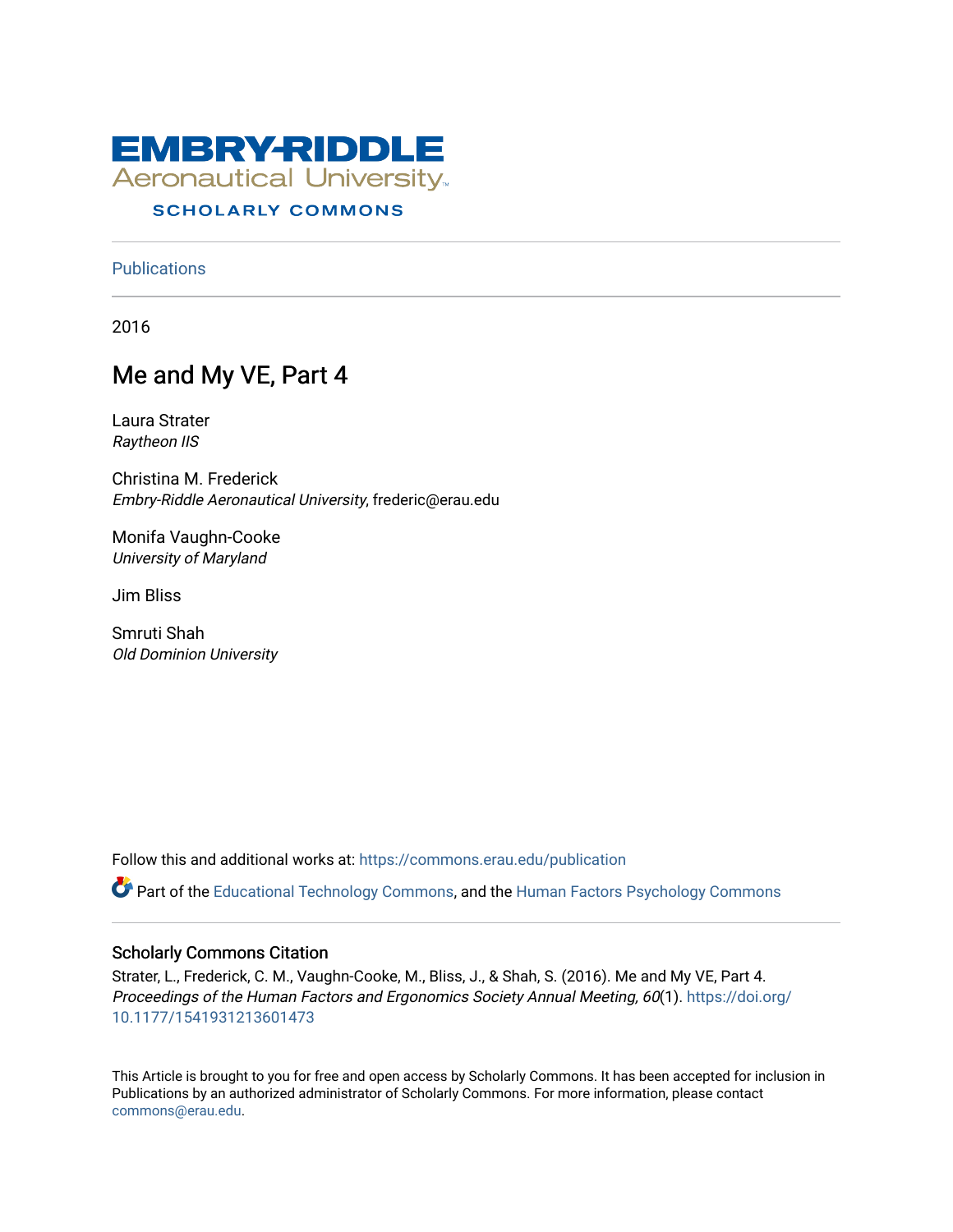# **Me and My VE, Part 4**

Author list

Virtual environments, augmented reality, serious games, simulations, and other digitally mediated experiences are revolutionizing the way that we work, learn, and interact with people and systems. The employment of these technologies is driving innovation in research, training, education, evaluation, and various business endeavors. This session will provide a brief overview of some of the diverse uses of virtual environments (VEs) in an alternate demonstration format that leaves just over half of the session time for hands on, interactive demonstrations. Unlike most demonstration sessions, where possible, we encourage session attendees to personally interact with the demonstrations. The session will begin with demonstrators providing a brief description of their VE and how they've used it to address a unique need. At the conclusion of the description portion of the session, each VE will be set up at a demonstration station in the room, and session attendees are encouraged to engage with both the demonstrations for a hands on interaction with the VE and with the demonstrators to get more information about the development and use of the VE, and stimulate discussion on how the concepts, methods, and tools can be used to solve additional problems or business needs.

#### **INTRODUCTION**

Virtual environments (VE), augmented reality, serious games and simulations are changing the way we do business in many ways. Many people think of training and research when they consider VEs, but the application of these technologies is *virtually* unlimited, and is increasing daily. For instance, simulation environments are often used to analyze future system performance, or to compare future human systems performance with different systems or processes. In maintenance and sustainment operations, augmented reality or virtual environments can be used to provide step by step illustrated work instructions for infrequent or remote repair operations, delivering just in time guidance on the steps and procedures to be followed. If the repair technician needs to reach back to an expert, this can be done virtually, as well. Mobile apps have been developed to provide guided work instruction, and some even include the ability to capture video of the work process, to allow virtual sign off by remote supervisors that the work was completed as expected. Virtual tours are increasingly popular; almost anyone who has looked at houses in the past decade has seen virtual home tours online, but these tours have expanded to many other types of tours. One website, <http://www.virtualfreesites.com/museums.museums.html> claims to have links to over 300 free virtual tours of museums, special exhibits, and interesting locations and locales.

So, why are VEs so popular among researchers, trainers, educators, evaluators and business people? First, VEs allow a high degree of replicability. We can deliver training and instruction to many people in many locations,

and the delivered product in each location will be exactly the same. In addition, there is often a cost savings that can be captured by using VEs and simulations. Instruction can be developed just once in a VE, simulation or serious game, and administered as many times as needed with requiring any additional instructor time, in some cases. Even when instructor time is still required, it is significantly reduced. With virtual instruction or training, trainees can often take the training at their workstation, eliminating the cost of travel. In addition, VE or gamebased training systems often provide the training materials in a more engaging and entertaining format than a traditional classroom lecture. Another advantage is that hazardous tasks can be practiced with no risk in a VE or game. Driver training is a familiar example, but the military is increasingly using game-based training to familiarize personnel with combat skills, both physical and cognitive (e.g., Strater & Bolstad, 2008). VEs can train or evaluate team or individual skills in a manner that is hard to recreate in a live setting, such as complex scenario-based training. While this can be done in live environments, it is very costly to set up and maintain, and often requires many personnel to support each live training event. By using avatars and video, opportunities for interpersonal interaction and complex decisionmaking can be provided in a VE much more easily and at a lower cost than live training. VEs and simulations have been used for both large and small-scale experimentation efforts with great success, as they allow much greater experimental control than is possible in "real world" environments. These advantages explain the increasing employment of VEs for a variety of application areas.

Other uses for VEs include education, including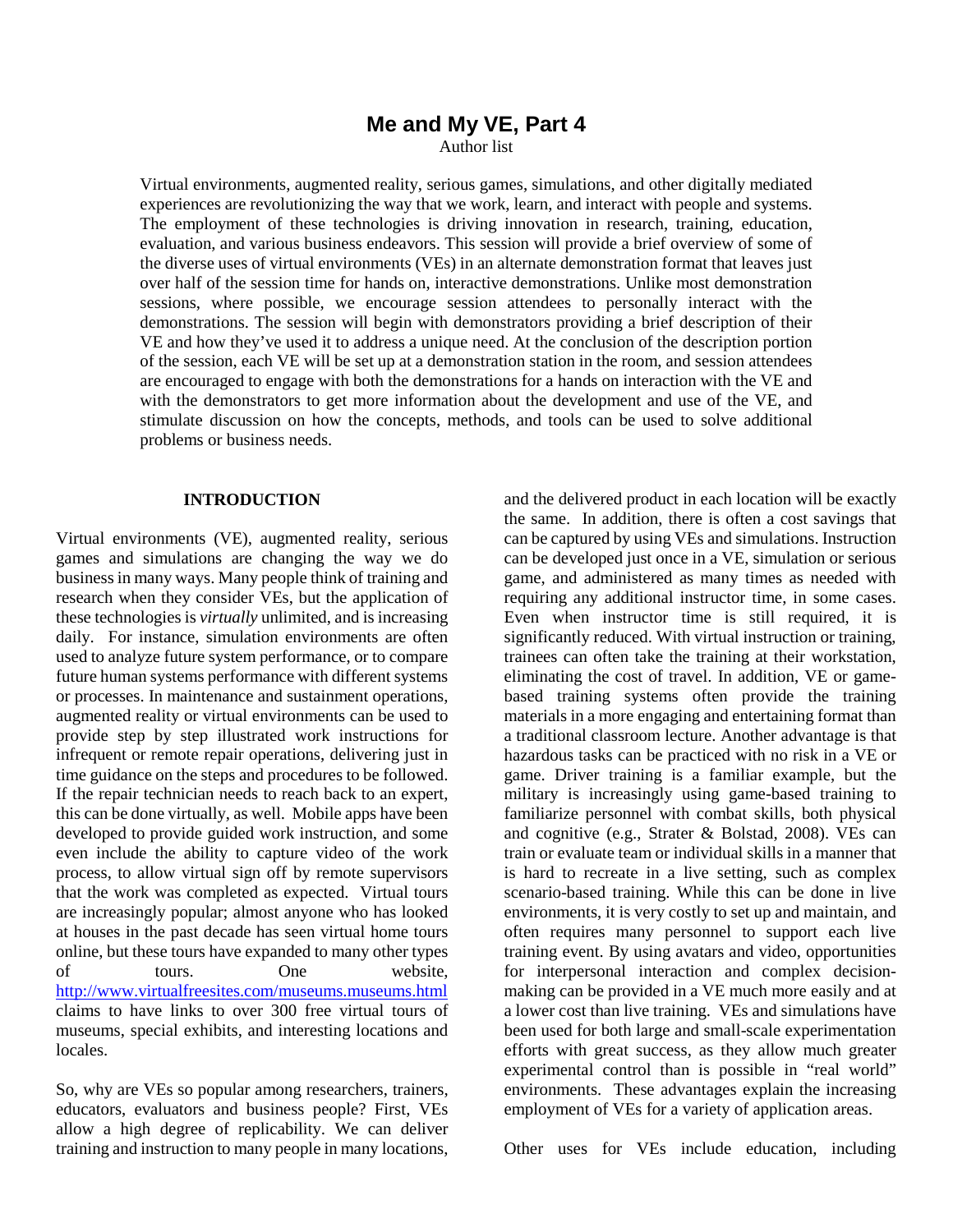education in the development of VEs and serious games, ranging from developing the game objectives and storyboard, developing the graphics and art for the game, designing the flow of the game through various level designs, modeling the environment, and progresses with the final product through testing user experience. Our first demonstration describes this process, and shows how a University program can use serious games as an educational discriminator for their students. Another use of VEs is personnel evaluations, where VEs can be used to evaluate the performance of either individuals or teams. An advantage of VEs for personnel evaluation is that they provide an excellent venue for creating a structured and detailed debriefing session. Events that occur in the evaluation session can be tagged and time stamped for later video review and discussion. In fact, one of our demonstrations involves a serious game designed to adapt a popular test of executive function in an environment that is more relevant to evaluate military personnel.

Advances in technology allow VEs to be more responsive to individual participants in many ways. In scenario based training, participant decisions and choices have an effect on the outcome of the scenario through branching algorithms, but more advanced technologies can adapt the material delivered through the VE based on participant emotional response to VE activity and avatars. One of our demonstrations in this session will present a VE that uses this type of technology to deliver individually targeted material to the participant.

The objective of this unique demonstration session is to introduce session attendees to several creative and interesting ways our demonstrators use their VEs to solve the problems they face. By seeing demonstrations in the Me and My VE session, we hope that session attendees will think of novel ways that they can use VEs, games and simulations to address their real world concerns. The format for the session will include a brief introduction of each VE by the demonstrator that includes a video of the VE in action. After the demos are complete, each demonstrator will have his or her demo set up at a location in the room, and session attendees can go to each demonstration table to interact with the demonstrations. Demonstrators will describe their systems and their research in detail, and answer attendee questions. We hope that by seeing and interacting with the demonstrations in this session, attendees will be inspired to develop new and creative methods for using VEs to solve their business and research questions.

### **The Game-based Education and Advanced Research Simulations Lab and the Game Development Club – Game Development Process and The Hauntlet**

A modern application of HF skills and knowledge occurs within the game development environment. From the development of a story that cognitively appeals to and challenges players, to testing user experience for a fully developed game, this environment is a rich one for best practices in human factors. At Embry-Riddle Aeronautical University, we have developed the GEARS Lab, which stands for Game-based Education and Advanced Research Simulations Lab. The lab's purpose is to understand game-based and technology-enhanced learning and performance from beginning to end. The GEARs Lab is divided up into three distinct areas  $-$  a multi-player, team performance lab, a virtual environments and individual gaming lab and a design lab. The present demo will focus on showcasing the products of our virtual environment area.

The GEARS-VE Area is equipped with 4 workstations and Oculus Rift 3d Virtual Reality Headsets. This lab was created for experimental research related to virtual environments, but also serves as the University's primary location for game development. The Game Development Club is a multi-disciplinary student group, comprised primarily of Human Factors and Engineering undergraduates, created to engage students in digital game development. The GDC is comprised of 4 teams each focused on a different area of game development: Storyboard, Art, Level Design and Modeling. Each team has a lead, who also arranges training in programming, software and hardware use for his/her team members. The GEARS VR Lab is used for training and team meetings. Each semester, the Game Development Club decides on a type of game to develop, and then the teams each work on their aspect of the game, coming together to produce a working product at the end of the semester.

This type of development activity allows students to participate on a team to produce an actual game. In addition, students learn to use advanced technologies, develop programming experience and project management skill. Our demonstration discussion will provide information about the design process used in the creation of virtual reality games, as well as provide Oculus Rift headsets that allow attendees to experience the most recently developed GDC game, The Hauntlet. This game was debuted in Fall 2015, and combines a puzzle game with the horror genre. You, as a player, are trapped in a dorm with a psychopathic student. In order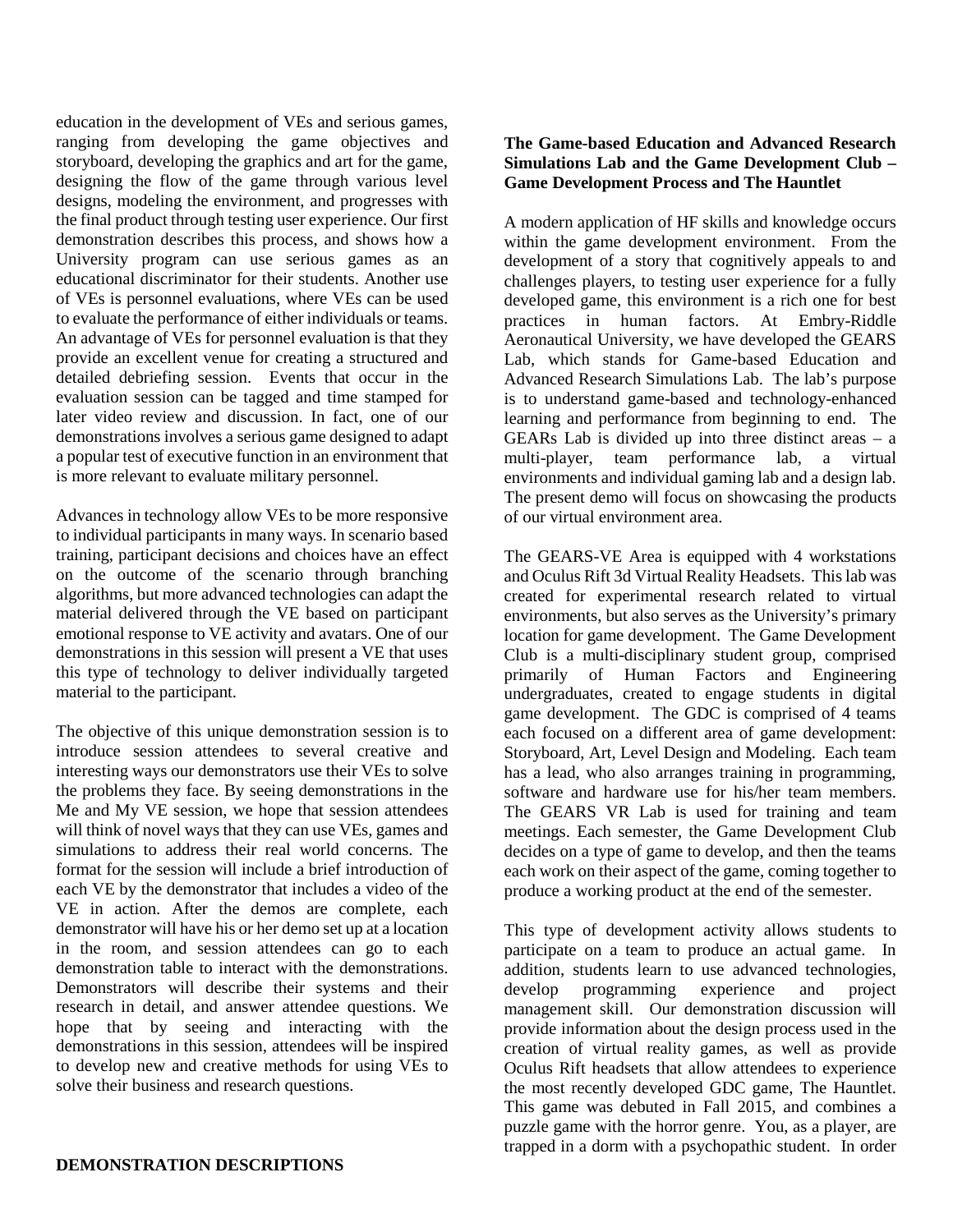to escape you must find clues left by the student that will allow you to find the dorm's exit. In creating this game, the GDC focused on contextual realism, going so far as to measure dorm rooms and replicate those dimensions, as well as integrating actual furniture, lighting and color schemes into the game design. GDC members and faculty mentors will be available to answer questions about the Virtual Reality Lab, the game development process, and how to facilitate and foster student creativity and productive outcomes.

### **Virtual Multiple Errands Test: Military Version**

Mild Traumatic Brain Injury (mTBI) is caused by a head injury that arises merely from an abrupt blow to the head that is severe enough to cause interruption in the normal functions of the brain (Pocket Guide for Clinicians, 2010). Executive dysfunctions are common consequences of traumatic brain injuries (McDonald, Flashman, & Saykin, 2002) and may include disruptions of reasoning, planning, concept formation, and mental flexibility. These are important executive functions that help people accomplish any given task (McDonald et al., 2002).

In the past, researchers have employed a variety of subjective and objective measures to examine executive function. The Multiple Errands Test (MET) is one such measure that assesses executive function by employing a simulated shopping task. Shallice and Burgess (1991) created and executed the MET in an open pedestrian area. Since then, real world and virtual versions of the MET have been developed that focus on civilians. However, according to the Defense and Veterans Brain Injury Center (DVBIC), active duty military personnel are at a greater risk than civilians of experiencing mTBI (DVBIC, 2014).

Considering the prevalence of mTBI among military personnel, researchers at Old Dominion University collaborated with scientists from Advanced Anti-Terror Technologies (A2-T2) to develop a virtual environment within which they have simulated a military version of the MET. This environment is a first-person gaming environment that can be used to assess executive function among returning warfighters who have sustained open or closed form of mTBI. The virtual environment is designed to mimic a Middle Eastern marketplace setting.

In this environment, a virtual agent is programmed to present instructions about the MET task and explain the role that the participants will assume while completing the task. Participants play the role of an active duty warfighter tasked with purchasing a number of objects from several street vendors. Virtual agents present information to the

participants and help them remain immersed in the virtual environment. They also help maintain realism. For the MET task, participants are asked to purchase specific items under a given time limit. Items can be bought by merely clicking on them. Multiple icons (i.e. orders, map, time, money, satchel, & radio) are included at the bottom of the screen. These allow participants to monitor their progress on the MET task (see Figure 1). This virtual environment is programmed to record data representing performance measures that include task completion time in seconds, items bought, and money spent.

Creation of a virtual MET in the context of a military task may contribute to the realistic assessment of warfighters who have sustained head injuries. Specific advantages of the military virtual MET include ecological validity, considerable control over independent and confounding variables, and real-time cognitive performance assessment. The utility of the military virtual MET has been demonstrated by Hanson (2015) using military experts. Further research is needed to expand the variety of tasks represented and to determine the limits of memory assessment.



*Figure 1:* Screenshot from VMET-MV scenario.

### **Emotional Response to Avatar Narrative In a Therapeutic VR Simulation**

Patients suffering from mental health and substance abuse disorders face many challenges in effectively receiving outpatient behavioral therapies (e.g., service accessibility, personalized care). Mobile health technologies integrating virtual reality (VR) platforms have become more accessible and affordable, thus providing a technological infrastructure to deploy outpatient behavioral therapy. We aim to address the aforementioned health care challenges by creating personalized VR simulation content for behavioral therapy that adapts in near real-time to a patient's emotional response. A demonstration will be shown in a group therapy setting for tobacco cessation (Figure 2),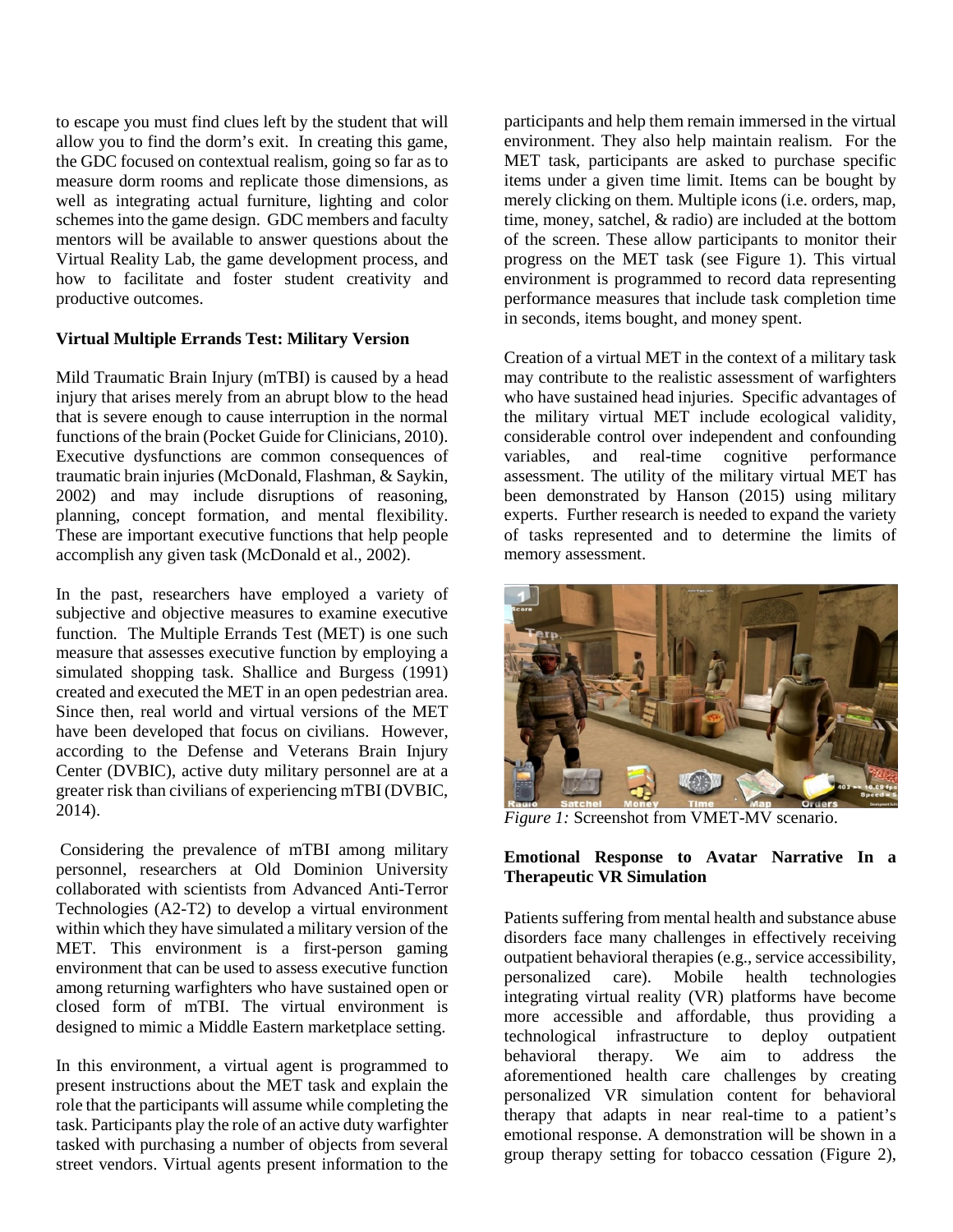which is a critical public health area for mental illness and substance abuse. The VR simulation records the participant's emotion and brain activities through a neurophysiological measure (electroencephalography – EEG) of emotional response. The avatar script is then modified to maximize the subject's response to emotion evoking stimuli.

The participants will wear an Emotiv EPOC EEG headset and a VR headset (Oculus Rift) during the demonstration, which is intended to be passively interactive. Emotional response will be used to control the simulation and the scripted avatar content, based on previously developed smoker personas (one persona per avatar). Each avatar will be scripted to speak in a random order and alter their facial and body movements to further increase the realism and the emotion-evoking capabilities of the VR environment. Facial movements were animated from the captured video of human actors reading scripts. The virtual avatars and motions were created using Blender and MakeHuman, which are open-source software packages. Blender's motion tracking capabilities were used to optically track visual markers placed on the actor's face.

A neurophysiological calibration is required at the start of the demonstration (1 minute baseline calculation), where the participant will stare at a blank screen. Data will be stored in memory for Unity3D's real-time processing. After the baseline calculation, each avatar will share an introductory tobacco narrative. A JavaScript module will actively monitor the subject's neurophysiological response as he or she listens to each avatar's tobacco narrative. This module will utilize the Emotiv EPOC API for emotional state (e.g. excitement, engagement, meditation). For the duration of each avatar's narrative the average emotional state of the subject is recorded. After the completion of each avatar's script, the average delta values are calculated (difference between the baseline and current value) to define the subject's reaction to a specific avatar using the JavaScript module. After completing the introductory narrative of each avatar, the script will search for the maximum or minimum values of each emotional variable to determine which avatar's story evoked the most response from the subject. This avatar will then expand upon their tobacco narrative.

To allow participants wearing the headset and those watching the demonstration to visualize the simulation, a large screen will be used to display the simulation along with the audio. A simplified moving average graph of the real-time Emotiv output will be shown in a split screen image. This will allow participants to visualize how the Emotiv API emotion states change in response to

emotional stimuli (tobacco narratives), whose timestamps will be textually noted and flagged on the graph.



Figure 2: Group therapy simulation for tobacco cessation

#### **CONCLUSION**

In this paper, we've presented descriptions of how several researchers, practitioners and developers are using VEs in diverse ways to advance the state simulation and game development, therapeutic evaluation of combat veterans, and therapeutic application incorporating emotional response to avatars' narrative. The objective of this paper is to encourage readers to consider ways in which VEs, games and simulations can be useful in addressing their own research, training, and business needs. As augmented reality, VEs, serious games and simulations become increasingly capable, available and cost effective, new uses and applications will be found. These technologies will be employed in increasingly diverse areas, to address increasingly complex problems. The authors hope that this paper and the demonstrations provided at HFES encourages readers and session attendees to consider their role in advancing the future employment of VE technologies.

#### **REFERENCES**

- Defense and Veterans Brain Injury Center (2014). TBI and the military. Retrieved from http://dvbic.dcoe.mil/about/tbi-military
- Hanson, J. (2015). The effects of task criticality and target modality on a simulated battlefield search task. Unpublished master's thesis, Old Dominion University.